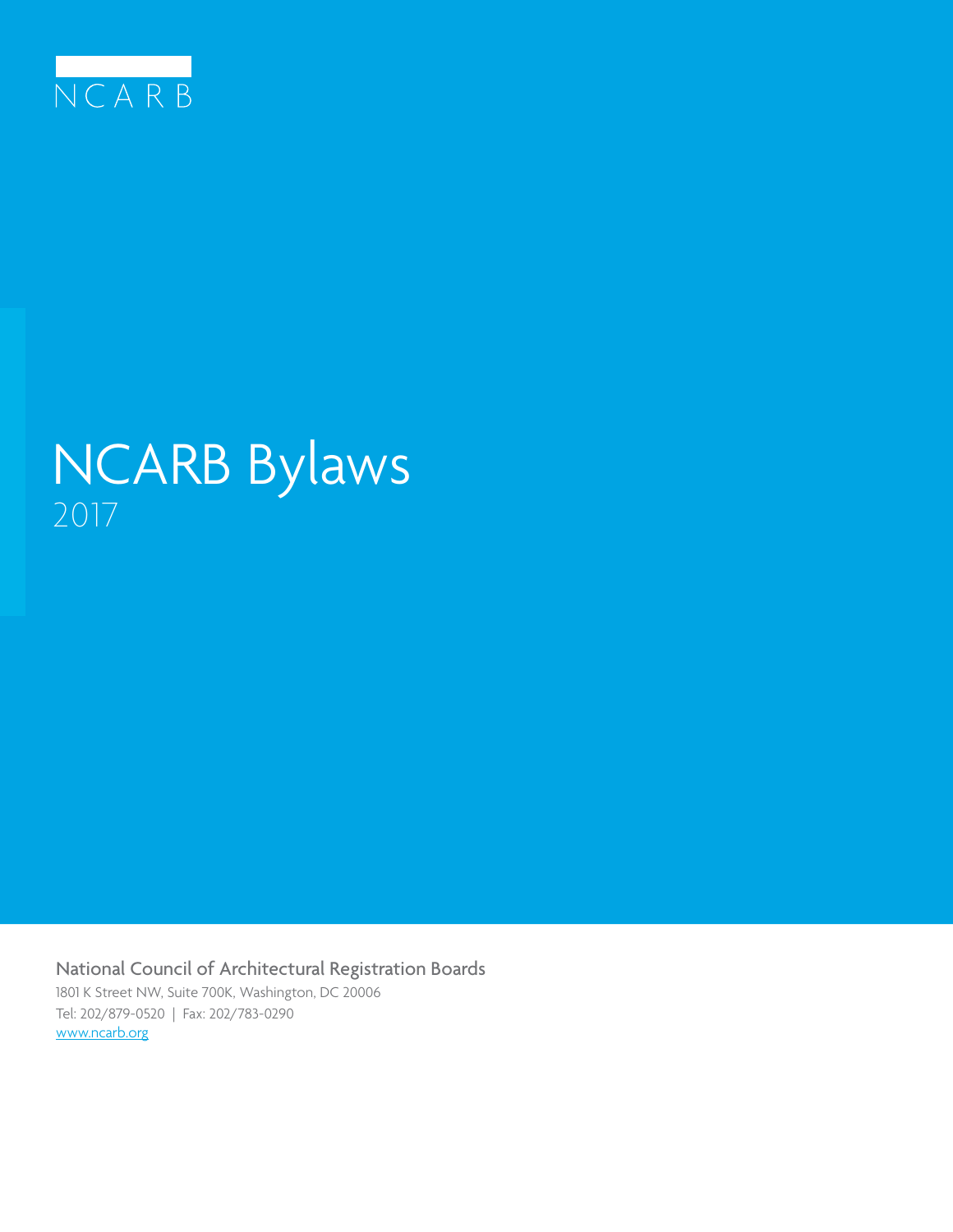*(Adopted June 23, 1979, Cambridge, MA. Amended June 27, 1981, Maui, HI; June 26, 1982, Minneapolis, MN; June 25, 1983, Philadelphia, PA; June 30, 1984, Portland, OR; June 29, 1985, San Antonio, TX; June 28, 1986, Atlanta, GA; June 27, 1987, Seattle, WA; June 29, 1988, Chicago, IL; June 28, 1989, Boston, MA; June 30, 1990, Washington, DC; June 29, 1991, Denver, CO; June 27, 1992, San Francisco, CA; June 26, 1993, Kansas City, MO; June 25, 1994, Dearborn, MI; June 24, 1995, New Orleans, LA; June 29, 1996, Baltimore, MD; June 28, 1997, Minneapolis, MN; June 27, 1998, San Diego, CA; June 26, 1999, Charleston, SC; June 17, 2000, Chicago, IL; June 23, 2001, Seattle, WA; June 29, 2002, Boston, MA; June 28, 2003, San Antonio, TX; June 26, 2004, Portland, OR; June 25, 2005, Miami, FL; June 24, 2006, Cincinnati, OH; June 23, 2007, Denver, CO; June 28, 2008, Pittsburgh, PA; June 26, 2010, San Francisco, CA; June 25, 2011, Washington, DC; June 23, 2012, Minneapolis, MN; June 22, 2013, San Diego, CA; June 21, 2014, Philadelphia, PA; June 20, 2015, New Orleans, LA; June 18, 2016, Seattle, WA.)*

#### **ARTICLE I—NAME**

The name of this organization shall be the National Council of Architectural Registration Boards.

#### **ARTICLE II—DEFINITIONS**

The following terms shall have the following meanings when used in these Bylaws:

- A. "Council" shall mean the National Council of Architectural Registration Boards;
- B. "Jurisdiction" shall mean any political subdivision of the United States, including any State, commonwealth, territory, dependency, and the District of Columbia, which has a law regulating the practice of architecture;
- C. "Member Board" is a member of the Council and shall mean the body legally authorized by a Jurisdiction to certify that an applicant for registration as an architect is qualified.

#### **ARTICLE III—PURPOSE**

The purpose of the Council shall be to work together as a council of Member Boards to safeguard the health, safety, and welfare of the public and to assist Member Boards in carrying out their duties. Pursuant thereto, the Council shall develop and recommend standards to be required of an applicant for architectural registration; develop and recommend standards regulating the practice of architecture; provide a process for certifying to Member Boards the qualifications of an architect for registration; and represent the interests of Member Boards before public and private agencies, provided that the Council shall not purport to represent the interest of a specific Member Board without that Member Board's approval.

#### **ARTICLE IV—MEMBERSHIP**

SECTION 1. Members. The membership of the Council shall be the legally constituted Jurisdiction Boards in good standing. Membership in the Council shall be attained through acceptance by the Council Board of Directors. Application shall be made upon forms furnished by the Council. Every Member Board shall annually provide the Council with the names and addresses of its members, a copy of its law relating to the registration and practice of architecture, a copy of its rules or regulations administering such law, and a roster of all persons registered by the Member Board, and shall pay the annual membership dues. All Member Boards in good standing shall have equal rights.

SECTION 2. Removal. If, after written notification from the Council Board of Directors, a Member Board shall (i) fail to pay its dues or other financial obligations to the Council or to its Region, or (ii) shall persistently refuse registration to architects holding the Council Certificate for the reason that such architects are not the residents of the Member Board's jurisdiction, or (iii) shall fail to administer the Architect Registration Examination prepared by the Council to all its applicants (other than applicants of whom it does not require a written examination) for registration, then the Council Board of Directors may recommend to the Council that such Member Board be removed from membership in the Council. Upon such recommendation, such Member Board may be removed from membership in the Council by the affirmative vote of not less than two-thirds of all Member Boards.

SECTION 3. Reinstatement. A jurisdiction shall be reinstated as a member in the Council by a vote of two-thirds of all Member Boards following payment of all financial obligations of membership had the jurisdiction not been removed unless, by such vote, such financial obligations shall be modified or waived, and being in compliance with all other requirements of Article IV, Sections 1 and 2.

### **ARTICLE V—MEETINGS**

SECTION 1. Annual Meeting. The Council shall hold an Annual Meeting at a time and place as determined by the Council Board of Directors. Notice of all Annual Meetings shall be sent to the chair or equivalent presiding officer and to the Member Board Executive of each Member Board not less than 90 days prior to each such meeting.

SECTION 2. Special Meetings. Special business meetings of the Council may be called by the President/Chair of the Board, with the approval of the Council Board of Directors, or by a majority of the Member Boards. The Bylaws which govern notice for and the procedures and conduct of business of the Annual Meeting shall apply to Special Meetings.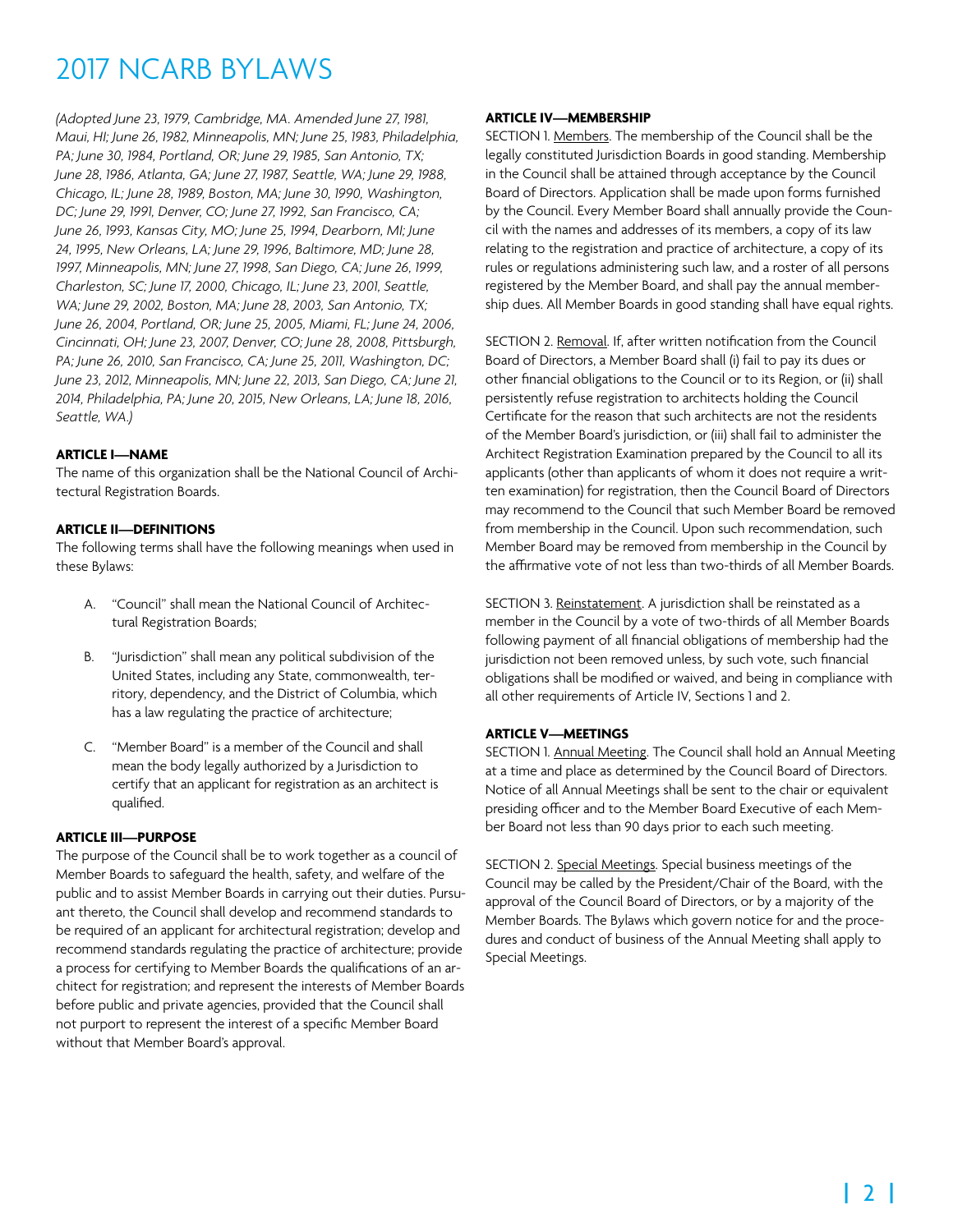SECTION 3. Delegates and Credentials. Each Member Board shall be entitled to be represented at meetings of the Council by one or more official delegates who shall be members of that Member Board.

A delegate attending the Annual Meeting or any Special Meeting of the Council who is entitled to cast the vote of its Member Board shall be identified by a letter of credentials from the delegate's Member Board, which voting delegate the Member Board may change by a subsequent letter of credentials. A Member Board may be represented by as many delegates as attend, but only one vote may be cast for each Member Board by its delegates.

SECTION 4. Quorum. A quorum for the transaction of business at the Annual Meeting of the Council shall be one or more delegates representing a majority of the Member Boards.

SECTION 5. Resolutions and Other Motions. Resolutions are the substantive matters placed on the agenda for a meeting of the Council in accordance with this Section. All resolutions to be considered at any meeting of the Council, except those submitted by the Council Board of Directors, those submitted by Select Committees and those of the laudatory type, shall be submitted to the Regional Leadership Committee not later than 75 days prior to the meeting at which the resolution is to be considered. The Regional Leadership Committee shall review each resolution submitted by Regions and Member Boards for conformity with the Council Bylaws and may recommend to the author of any resolution such changes as are deemed advisable for the purpose of clarity and to avoid duplication. All resolutions shall, insofar as practicable without altering or confusing the intent of the resolution, avoid invective or argument; but the proponent of a resolution may, when submitting the resolution to the Regional Leadership Committee, include a brief summary of the argument in support of the resolution, which summary shall be published with the publication of the resolution. The Council shall distribute all resolutions, except laudatory resolutions, to the Member Boards not less than 30 days prior to the meeting at which the resolution is to be considered. If the Board of Directors discloses its position to the Council, the vote of the Board of Directors shall be disclosed at the same time.

Only Member Boards, Regions, Select Committees, and the Council Board of Directors may offer resolutions to be presented at any meeting of the Council, or amendments to resolutions so presented. All other motions permitted under Robert's Rules of Order Newly Revised may be made by any delegate or Council Officer or Director.

SECTION 6. Voting. The affirmative vote of two-thirds of all Member Boards is required to pass any amendment to these Bylaws or to remove any Member Board from membership in the Council. The affirmative vote of a majority of all Member Boards is required to pass any other resolution. Except as specified in Article VIII, Section 4, with regard to the election of Officers, voting upon all other issues shall require the quantum of vote set forth in Robert's Rules of Order Newly Revised. There shall be no voting by proxy.

SECTION 7. Order of Business. An agenda outlining the order of business shall be prepared for all Council meetings. The agenda shall be prepared under the direction of the Council Board of Directors and printed and sent by the Secretary to all Member Boards at least 30 days before the date set for a particular meeting.

SECTION 8. Rules of Order. The Council shall be governed by Robert's Rules of Order Newly Revised when not in conflict with the Bylaws of the Council.

SECTION 9. Advisory Votes by Letter or Electronic Ballot. The Council Board of Directors may from time to time submit any issue or question to the Member Boards for an advisory vote by letter or electronic ballot, provided the subject matter and the ballot shall have been officially submitted in writing to the Member Boards at least 60 days prior to a date therein set for final receipt of ballots. Only ballots returned in the prescribed time will be counted.

SECTION 10. Other Participants. Council Officers and Directors, Member Board Executives or Attorneys when designated by their Member Boards, persons designated by the Board of Directors, and persons designated by the Presiding Officer shall have the privilege of the floor at Council meetings and may take part in the discussions and perform all functions of the delegates except to vote, or, except as provided in Article V, Section 5, with respect to Officers and Directors, to initiate action.

SECTION 11. International Agreements. All written international and/ or foreign agreements entered into by the Council shall be subject to ratification by majority vote of the members at an Annual Meeting.

#### **ARTICLE VI—REGIONS**

SECTION 1. Purpose. In order to foster closer communication between Member Boards and the Council, as well as among Member Boards, and further to foster the development of future leaders and assist the Council in achieving its stated purpose, six geographical Regions comprising, in the aggregate, all the Member Boards are hereby established. Each Member Board shall be required to be a member of its Region.

SECTION 2. Membership. The membership of the Regions is established as follows:

REGION 1—New England Conference: Connecticut, Maine, Massachusetts, New Hampshire, Rhode Island, Vermont.

REGION 2—Middle-Atlantic Conference: Delaware, District of Columbia, Maryland, New Jersey, New York, Pennsylvania, Virginia, West Virginia.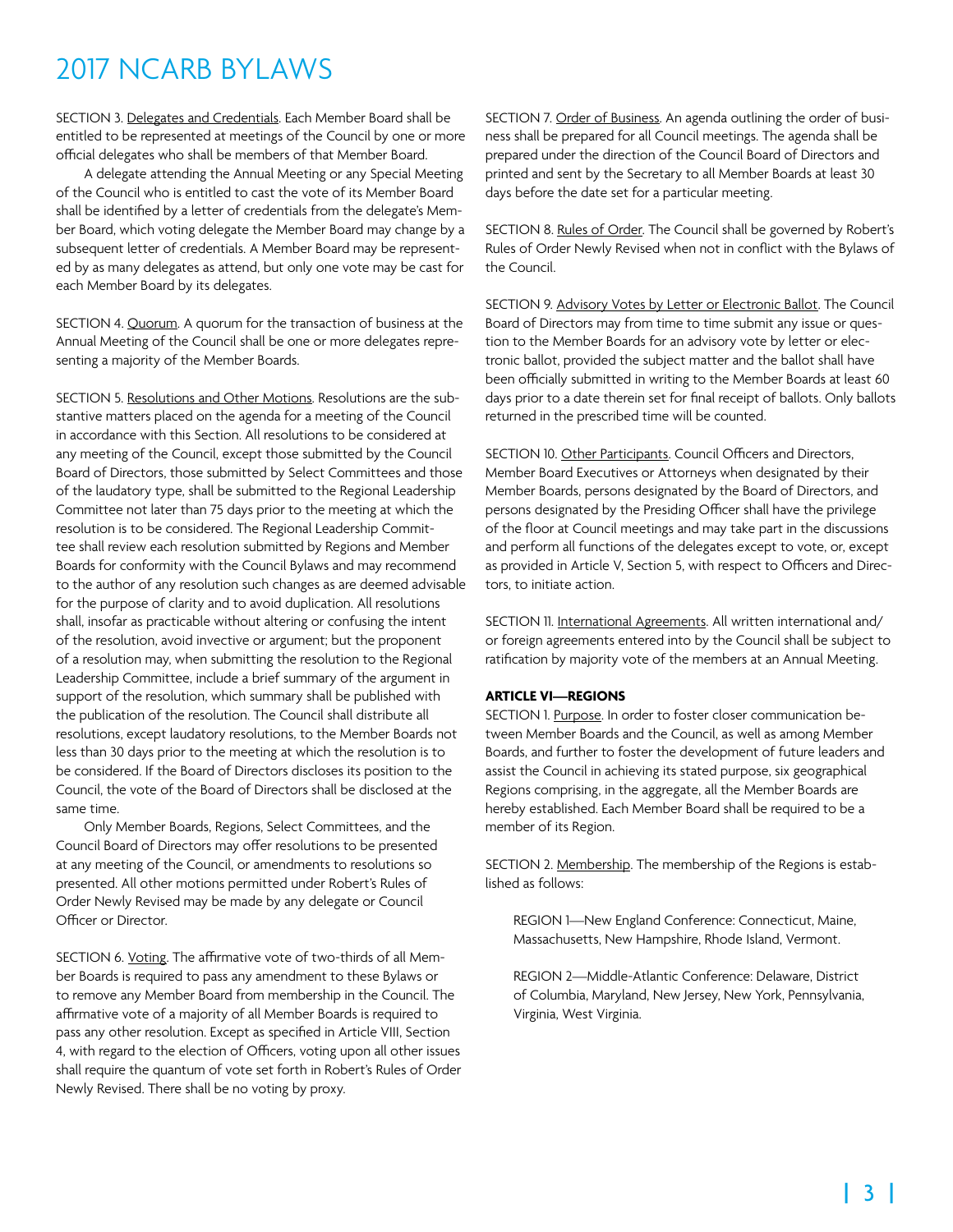REGION 3—Southern Conference: Alabama, Arkansas, Florida, Georgia, Louisiana, Mississippi, North Carolina, Puerto Rico, South Carolina, Tennessee, Texas, Virgin Islands.

REGION 4—Mid-Central Conference: Illinois, Indiana, Iowa, Kentucky, Michigan, Minnesota, Missouri, Ohio, Wisconsin.

REGION 5—Central States Conference: Kansas, Montana, Nebraska, North Dakota, Oklahoma, South Dakota, Wyoming.

REGION 6—Western Conference: Alaska, Arizona, California, Colorado, Guam, Hawaii, Idaho, Nevada, New Mexico, Oregon, Utah, Washington.

#### **ARTICLE VII —THE COUNCIL BOARD OF DIRECTORS**

SECTION 1. Membership. The Council Board of Directors shall comprise the Officers of the Council as designated in Section 1 of Article VIII, one Director elected from each Region, the immediate Past President, one Member Board Executive Director, and one Public Director elected as provided in this Article VII.

SECTION 2. Qualifications and Limitations. A candidate for election as a Regional Director or Officer shall (i) be a citizen of the United States, and (ii) be a current member of a Member Board within the Region or a past member of such Member Board whose service as a member ended no more than one year before nomination, or the Chair of the Region, or the incumbent Regional Director (iii) have served at least two years as a member of a Member Board, and (iv) in the case of architect candidates, hold an active NCARB Certificate, in every case at the time he or she is nominated by the Region\* . In the case of a Member Board regulating professions in addition to the profession of architecture, the candidate will qualify as a member of a Member Board only if he or she is an architect or public member of the Member Board. All Directors shall serve without compensation.

A candidate for election as the Member Board Executive Director shall be (i) a citizen of the United States, (ii) either an executive director or hold a comparable position as the primary administrator responsible for overseeing the activities of a Member Board at the time of election, (iii) nominated by vote of a majority of the members of the Member Board Executives Committee, and (iv) such person so nominated shall be elected at the Annual Meeting. A Member Board Executive Director shall serve the same term and with the same limit on succeeding terms as apply to Regional Directors in this Article VII, Section 3, and any vacancy in the office of Member Board Executive Director shall be filled by vote of a majority of the members of the Member Board Executives Committee.

A candidate for election as the Public Director (i) shall be a citizen of the United States, (ii) shall be serving as a public or consumer member on a Member Board, and (iii) any person qualified as prescribed above may be nominated as Public Director by declaring his or her candidacy at the time election for such office begins at the Annual Meeting and shall be elected at the Annual Meeting. A Public Director shall serve the same term and with the same limit on succeeding terms as apply to Regional Directors in this Article VII, Section 3, and any vacancy in the office of Public Director shall be filled by the Council Board of Directors.

SECTION 3. Terms of Office. The terms of office of Officers and Directors shall be as provided in Section 5 of Article VIII. Regional Directors shall be nominated as provided in Section 5 of this Article and persons so nominated shall be elected at the Annual Meeting of the Council to serve from the adjournment of said Annual Meeting until the adjournment of the next following Annual Meeting or until their successors are duly elected. No person shall serve more than three terms in succession as a Director.

SECTION 4. Removal. As provided by applicable Iowa law, a Regional Director may be removed with or without cause by the Region electing such Director by a majority vote of those present and voting at a meeting duly called for such purpose; the Member Board Executive Director and the Public Director may be removed with or without cause by a majority vote of those present and voting at a meeting duly called for such purpose, respectively by the Member Board Executives Committee in the case of the Member Board Executive Director and the Council Board of Directors in the case of the Public Director; and the Past President may be removed with or without cause by appropriately amending these Bylaws at a meeting of the Member Boards duly called for such purpose. Because any Officer is a Director on account of his or her election as an Officer, any Officer removed as such Officer in accordance with these Bylaws shall cease to be a Director upon such removal.

SECTION 5. Nomination of Regional Directors. Each Region shall select its nominee for Director at a Region meeting. The nominations will be announced by the several Regions at the Annual Meeting of the Council.

SECTION 6. Vacancies. Vacancies in the offices of Officer and Directors shall be filled as provided in Section 6 of Article VIII. A vacancy in the office of a Regional Director shall be filled by an appointee designated by and from the Region originally represented. Any Regional Director who moves his or her principal residence to a place outside the region which he or she represents shall be deemed to have vacated the office of Regional Director, and any Member Board Executive Director and/or Public Director who ceases to be eligible as provided in this Article VII, Section 2, clause (ii) shall be deemed to have vacated the office of Member Board Executive Director or Public Director, respectively.

SECTION 7. Duties. The affairs of the Council shall be managed under the authority and direction of the Council Board of Directors. It shall exercise all authority, right, and power granted to it by the laws of the State of Iowa and shall perform all duties required by the said laws and by these Bylaws, and, in accordance therewith, it shall not delegate any of the authority, rights, or power or any of the duties imposed on it by these Bylaws or otherwise, unless such delegation is specifically provided for in these Bylaws.

<sup>\*</sup> Clauses (iii) and (iv) are effective March 1, 2017 and apply to any Regional Director or officer then in office.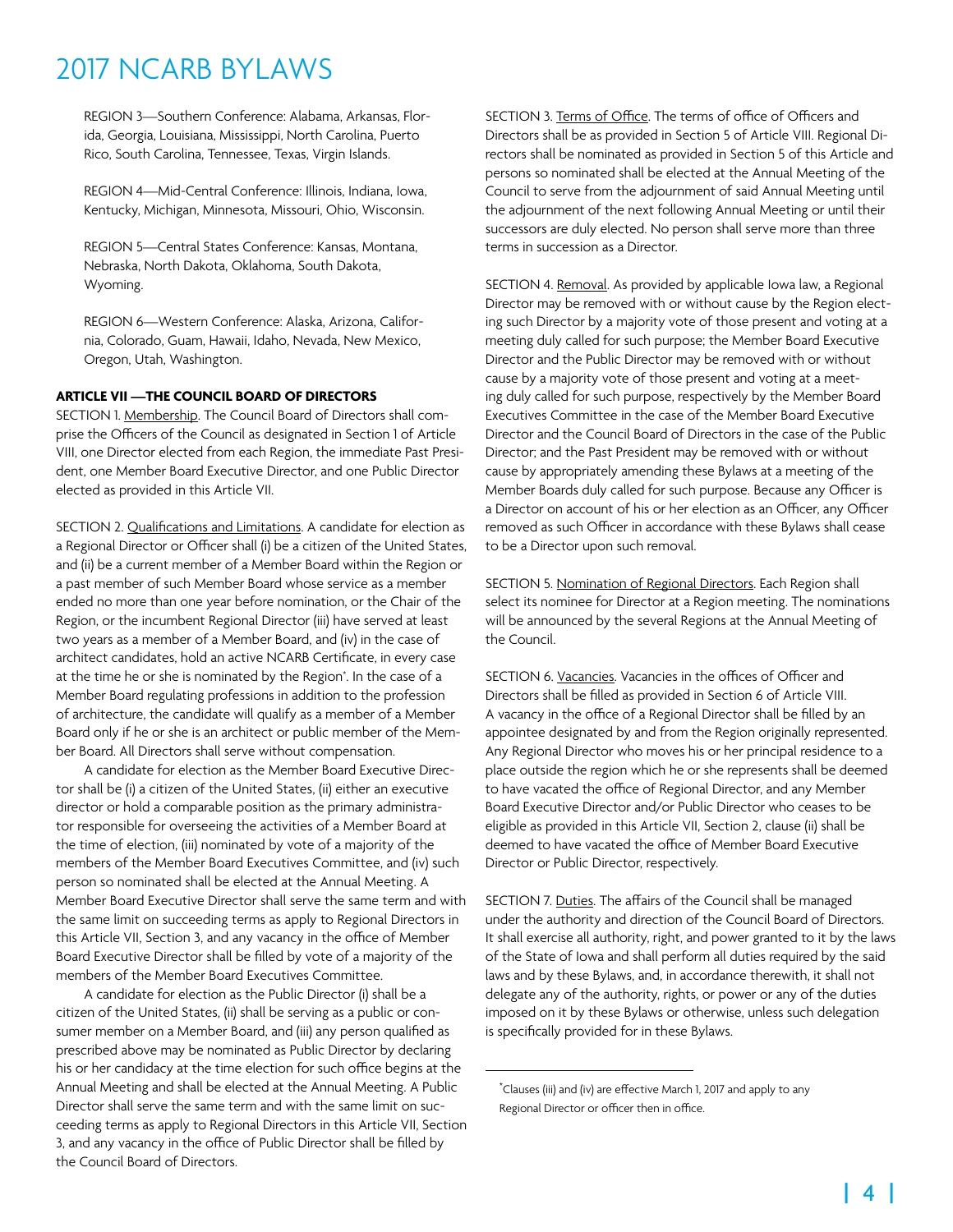SECTION 8. Meetings of the Board. The Council Board of Directors may meet in any manner allowed by applicable law in regular or special meetings in order to transact business. Unless finances of the Council will not permit, the Council Board of Directors shall hold a regular meeting immediately prior to the opening of the Annual Meeting and a regular meeting immediately following the adjournment of the Annual Meeting of the Council. Special meetings may be held upon call of the President/Chair of the Board or the Executive Committee and shall be held upon written request of the majority of the Council Board of Directors. All members shall be given due notice in writing of the time and place of all meetings, although notice of any meeting may be waived in writing by any member. A majority of the membership of Council Board of Directors shall constitute a quorum for the transaction of business. In the event that a Regional Director is unable to attend a meeting of the Council Board of Directors, the Chair of the Region the Director represents shall have the privilege of participating in the meeting in the Director's stead.

SECTION 9. Executive Committee of the Council Board of Directors. The Executive Committee of the Council Board of Directors shall comprise the President/Chair of the Board, the First Vice President/President Elect, the Second Vice President, the Treasurer, the Secretary, and the immediate Past President. The Executive Committee shall:

- A. act for the Council Board of Directors between meetings only as directed by the Board;
- B. develop short-range and long-range goals, consistent with the mission of the Council, as the basis for planning and implementation by the Board; and
- C. assist the President/Chair of the Board with the development of issues to be presented at the spring Regional Meetings.
- D. prior to the start of the new fiscal year of the Council, review the budget for the next fiscal year for presentation to the Council Board of Directors; periodically review the budget, investments, financial policies, and financial positions of the Council and make recommendations concerning the same to the Council Board of Directors for appropriate action.

SECTION 10. Audit Committee. The Audit Committee, appointed in the same manner and with the same term as all other committees, shall consist of the Treasurer, who shall serve as the chair of the Committee, one additional Executive Committee Member, and from one to three additional members of the Board of Directors who are not members of the Executive Committee. The Audit Committee shall report to the Board and shall be responsible for overseeing the Council's financial controls and auditing, including receiving the annual audit and considering the items of internal accounting control that arise from the audit, from personnel changes and from the implementation of changes in policies that affect internal financial controls. The Audit Committee shall annually select and engage an independent auditor of the Council's financial records.

### **ARTICLE VIII—OFFICERS**

SECTION 1. Officers. The Officers of the Council shall be the President/Chair of the Board, the First Vice President/President Elect, the Second Vice President, the Treasurer, and the Secretary.

SECTION 2. Qualifications and Limitations. To be eligible for elective office in the Council a person shall be<sup>\*</sup>: :

- A. a citizen of the United States; and
- B. at the time of election; serving either (i) as a member of the Council Board of Directors or (ii) as a member of a Member Board and, in the case of Member Boards regulating professions in addition to the profession of architecture and which is divided into professional sections, as a member of the architectural section of the Member Board. Elected Officers of the Council shall serve without compensation, provided, however, that nothing herein shall prohibit the Council Board of Directors from providing reasonable allowances from time to time to the President/Chair of the Board and to the First Vice President/President Elect. Any such allowances shall be included in budget reports furnished to the Member Boards.

SECTION 3. Nomination of Officers. Any person qualified as prescribed in Section 2 may be nominated for office by declaring his or her candidacy at the time election for such office begins at the Annual Meeting.

SECTION 4. Election of Officers. All elections of Officers shall be by ballot at the Annual Meeting , unless the Council shall agree to waive the provision. A majority vote of the Member Boards present and voting shall elect an Officer. If more than two candidates have been nominated, ballots shall be taken until a candidate receives such a majority vote. If there has not been such a majority vote on a ballot, the candidate receiving the least number of votes shall be eliminated prior to the next ballot.

### SECTION 5. Terms of Office.

- A. The Second Vice President shall serve from the adjournment of the Annual Meeting at which such person is elected, until the adjournment of the next following Annual Meeting or until a successor is duly elected.
- B. The First Vice President/President Elect shall serve as such from the adjournment of the Annual Meeting at which such person is so elected, until the adjournment of the next following Annual Meeting at which time such person shall assume the office of President/Chair of the Board and shall serve as such until the adjournment of the next following Annual Meeting.

<sup>\*</sup> See Article VII, Section 2 for additional Officer qualifications.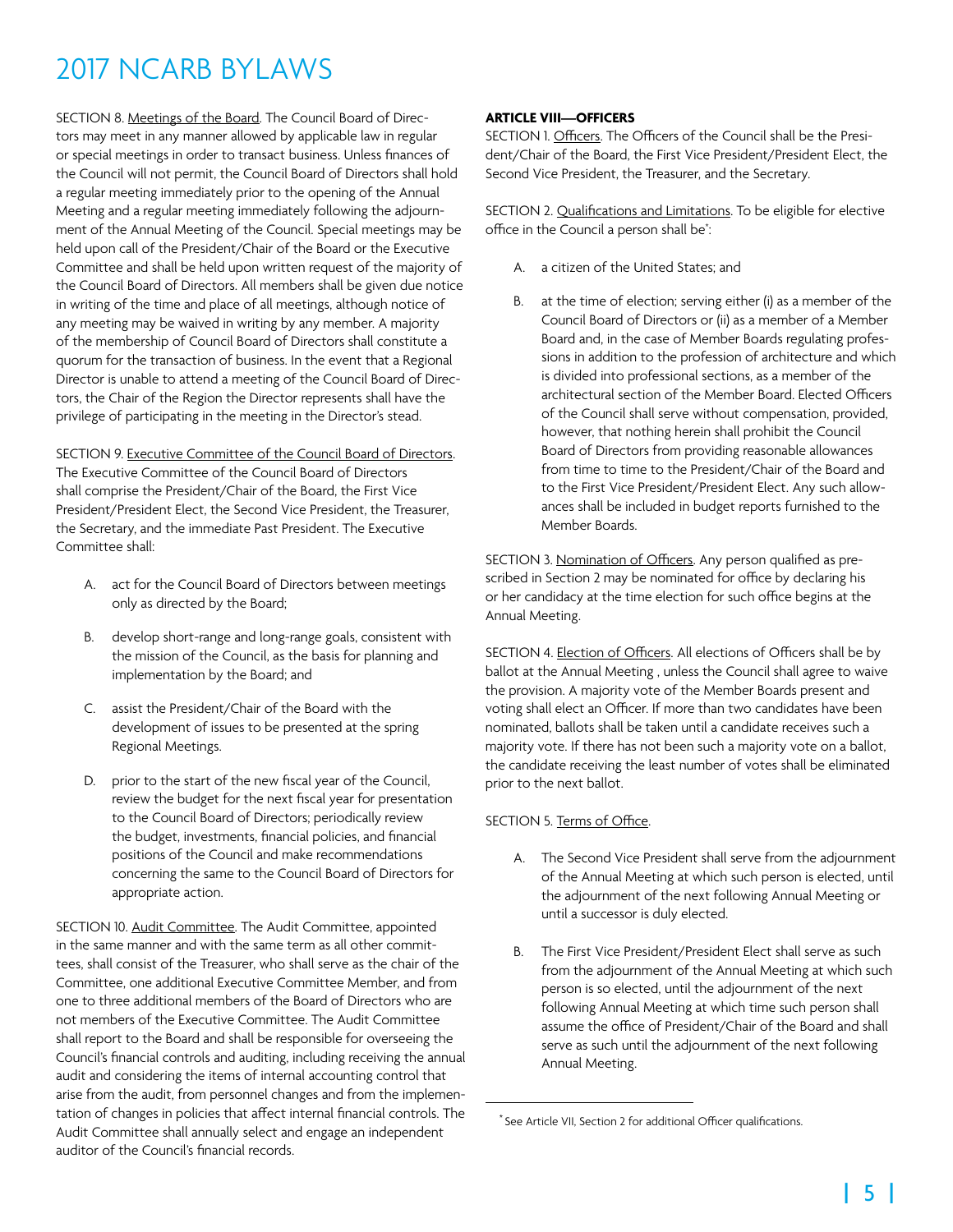- C. The Treasurer and the Secretary shall serve from the adjournment of the Annual Meeting at which they are elected until the adjournment of the next following Annual Meeting or until their successors are elected.
- D. No incumbent shall serve for more than one term in succession as President/Chair of the Board, First Vice President/President Elect, or Second Vice President; provided, however, that an Officer shall be eligible for reelection for the full term of office if during the period immediately prior thereto such Officer had succeeded to or been elected to the office to fill a vacancy.

SECTION 6. Removal. As provided by applicable Iowa law, an Officer may be removed with or without cause by the Council Board of Directors by a majority vote of those present and voting at a meeting duly called for such purpose.

SECTION 7. Vacancies. A vacancy in the office of the President/ Chair of the Board shall be filled by the First Vice President/President Elect assuming the office. A vacancy in the office of the First Vice President/President Elect shall be filled by the Second Vice President assuming the office. A vacancy in the office of Second Vice President, Secretary, or Treasurer shall be filled by an appointee designated by the Council Board of Directors to hold office until the adjournment of the next Annual Meeting; but the balance of the unexpired term, if any, shall be filled at the Annual Meeting by nomination and election as provided in Sections 3 and 4.

SECTION 8. President/Chair of the Board. The President/Chair of the Board shall be the senior elected officer of the Council and shall:

- A. preside at all meetings of the Council Board of Directors, the Executive Committee of the Council Board of Directors, and the Annual Meeting;
- B. present to the Council at the Annual Meeting a report of activities during the President/Chair of the Board's term of office;
- C. identify individuals to serve on all committees while serving as First Vice President/President Elect and when serving as either President/Chair of the Board or First Vice President/President Elect may appoint all members of committees to serve during his or her own term of office as President/Chair of the Board subject to the approval of the Council Board of Directors;
- D. develop charges for all committees that will serve during his or her term as President/Chair of the Board. Following approval of the charges by the Council Board of Directors, oversee the work of all committees in discharging their responsibilities;
- E. represent the Council Board of Directors and its policies to all external and internal constituents including to the Chief Executive Officer; and
- F. perform such other duties and powers as the Council Board of Directors may from time to time decide.

SECTION 9. Vice President. The Vice Presidents, in order, shall, in the absence of the President/Chair of the Board, exercise the duties of and possess all the powers of the President/Chair of the Board.

SECTION 10. Treasurer. The Treasurer shall generally oversee the financial affairs of the Council and be the primary liaison of the Council Board of Directors with the person designated by the Chief Executive Officer as the chief financial officer of the Council. The Treasurer shall report to the Council Board of Directors and Annual Meeting on financial matters of the Council. The Treasurer shall perform such duties and have such powers additional to the foregoing as the Council Board of Directors may designate.

SECTION 11. Secretary. The Secretary shall record or cause to be recorded all votes, consents, and the proceedings of all meetings of the Council and of the Board of Directors. The Secretary shall perform such duties as the Board of Directors may designate. Records of the Council meetings shall be open at all reasonable times to the inspection of any Member Board.

In the absence of the Secretary from any meeting of the Council or from any meeting of the Board of Directors, a temporary Secretary designated by the person presiding at the meeting shall perform the duties of the Secretary.

SECTION 12. Chief Executive Officer. The Chief Executive Officer shall be the senior appointed officer of the Council. Such person shall be appointed by, shall serve at the pleasure of and shall have such compensation and benefits as shall be established from time to time by the Council Board of Directors. The Chief Executive Officer shall have general charge of the management and administration of the Council's affairs, the implementation of policies established from time to time by the Council Board of Directors and such other duties and powers as the Council Board of Directors may from time to time determine, subject always to the ultimate authority of the Council Board of Directors under applicable law and these Bylaws.

SECTION 13. Bonding. The Council's Chief Executive Officer and those in general charge of the Council's financial matters shall be bonded in an amount of not less than \$500,000. The Chief Executive Officer may decide to have others bonded in the Council. The cost of such bond shall be paid from funds of the Council.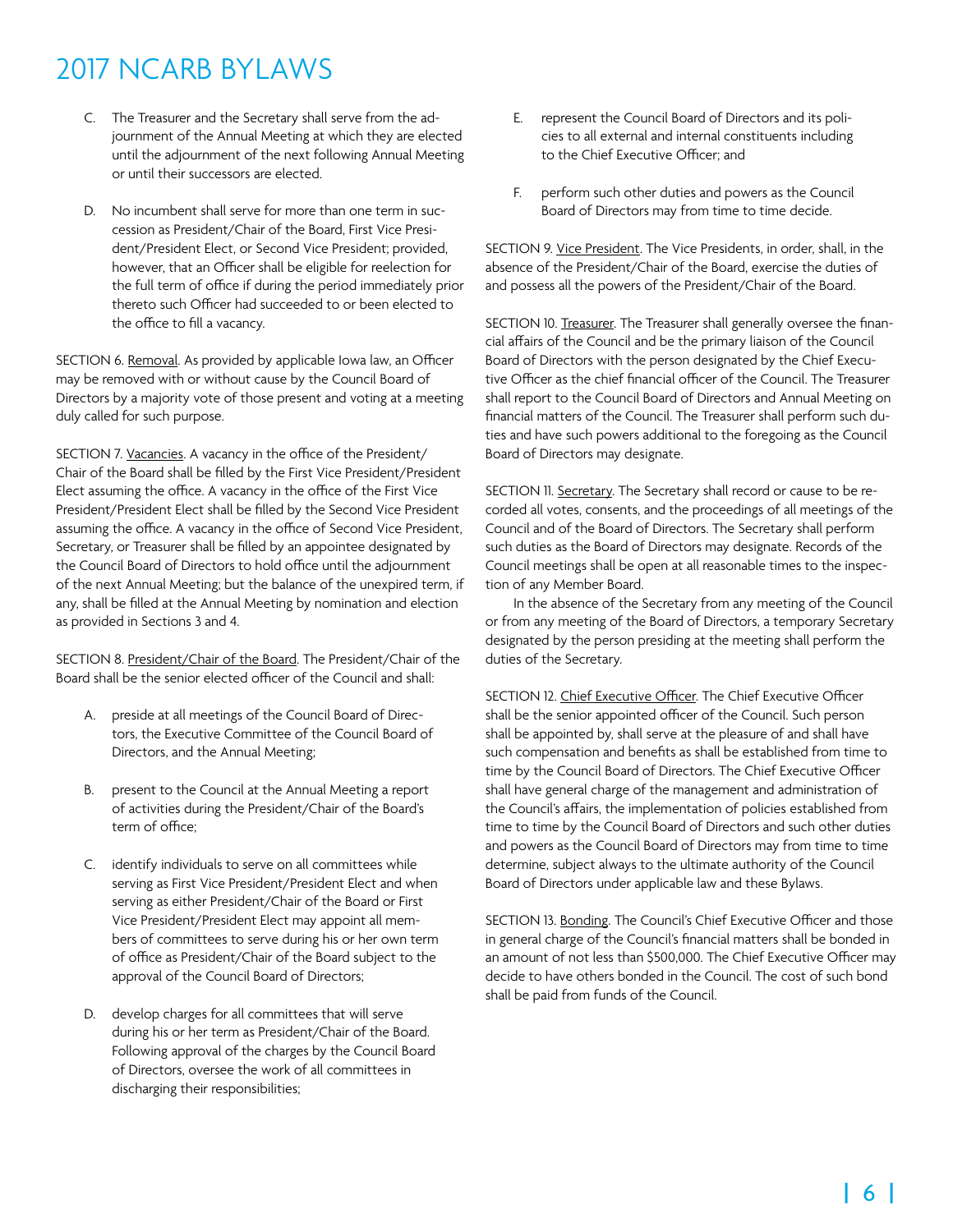### **ARTICLE IX—COUNCIL SERVICES TO MEMBERS OF THE ARCHITECTURAL PROFESSION**

SECTION 1. Council Record. The Council shall, upon request of individual members of the architectural profession, secure, authenticate, and record factual data of an applicant's education, training, examination, practice, and character. Upon request of the applicant, this Record will be forwarded to any Member Board or to any foreign registration authority with whom NCARB has an agreement for mutual reciprocity.

SECTION 2. Council Certification. Certification shall be given an Architect holding a Council Record verifying that the Architect has complied with the Council standards of education, training, examination, registration, and character. In addition to this verification, the Certification shall carry the recommendation of the Council that registration be granted the Architect without further examination of credentials. For applicants registered as Architects in countries where formal agreements with the Council exist, the standards and procedures for Certification will be in accordance with such written agreements or as otherwise established by the Council. Architects certified by the Council shall have a Certificate incorporated in their Council Record.

SECTION 3. Annual Renewal. Council Certification shall be in effect for a period of one year. Renewal of the Certification shall be predicated upon the submission of an annual fee and an annual report containing such information as the Council deems appropriate. The Certification shall lapse if the annual fee and report are not received by the Council within such grace period as the Council Board of Directors may establish. A lapsed Certification may be reactivated by paying delinquent renewal fees, furnishing delinquent annual reports, and paying such fee for reinstatement as the Council Board may establish.

SECTION 4. Revocation of Certification. The Council shall revoke an Architect's Certification if:

- A. a Member Board has revoked (without limitation as to time) the Architect's registration for a cause other than nonpayment of renewal fees or failure to file information with the Member Board; or
- B. facts are subsequently revealed which show that the Architect was actually ineligible for Certification at the time of Certification.

In addition, the Council may revoke an Architect's Certification if:

C. a Member Board or a court makes a finding, not reversed on appeal, that the Architect has, in the conduct of his or her architectural practice, violated the law or has engaged in conduct involving wanton disregard for the rights of others; or

- D. the Architect has surrendered or allowed to lapse his or her registration in connection with disciplinary action pending or threatened; or
- E. a Member Board has denied the Architect registration for a cause other than the failure to comply with the educational, experience, age, citizenship, or other technical qualifications for registration in such jurisdiction; or
- F. the Architect has willfully misstated a material fact in a formal submission to the Council.

The Council may reinstate a Certification previously revoked, if the cause of the revocation has been removed, corrected, or otherwise remedied.

In order to assist the Council in carrying out its responsibilities under this Section, each Member Board shall (unless prohibited by its State Law) report to the Council each case in which the Member Board has revoked or suspended an Architect's registration for cause other than nonpayment of renewal fees or failure to file information with the Member Board, or in which the Member Board or a court makes a finding, not reversed on appeal, that the Architect has, in the conduct of architectural practice, violated the laws.

### **ARTICLE X—COUNCIL SERVICES TO MEMBER BOARDS**

SECTION 1. Architect Registration Examination. The Council shall prepare an architect registration examination for use by Member Boards. The Council Board of Directors shall issue, from time to time, rules respecting the administration and grading of examinations, which shall include, among other things, the schedule of charges for the use of the examinations, the date or dates on which examinations may be administered, safeguards to prevent improper disclosure of information respecting the examinations, and such other matters respecting the administration and grading of examinations as the Council Board deems appropriate. Every Member Board using the Architect Registration Examination shall comply strictly with the rules issued by the Council Board, unless the Council Board agrees to waive any of the rules in a particular case. If any Member Board refuses to comply with the rules applicable to its use of the examinations or, after so agreeing, fails to comply with such rules, the Council Board may withhold the examinations from such Member Board until it is satisfied that such Member Board will comply with such rules thereafter. Any Member Board which refuses registration to architects holding the Council Certification for the reason that the Member Board has requirements or procedures for grading the Architect Registration Examination which are different from the requirements or procedures established by the Council shall be denied the use of the examinations until such policy of refusing registration is revoked; but the Council Board may, with sufficient cause, waive the denial of the use of the examinations.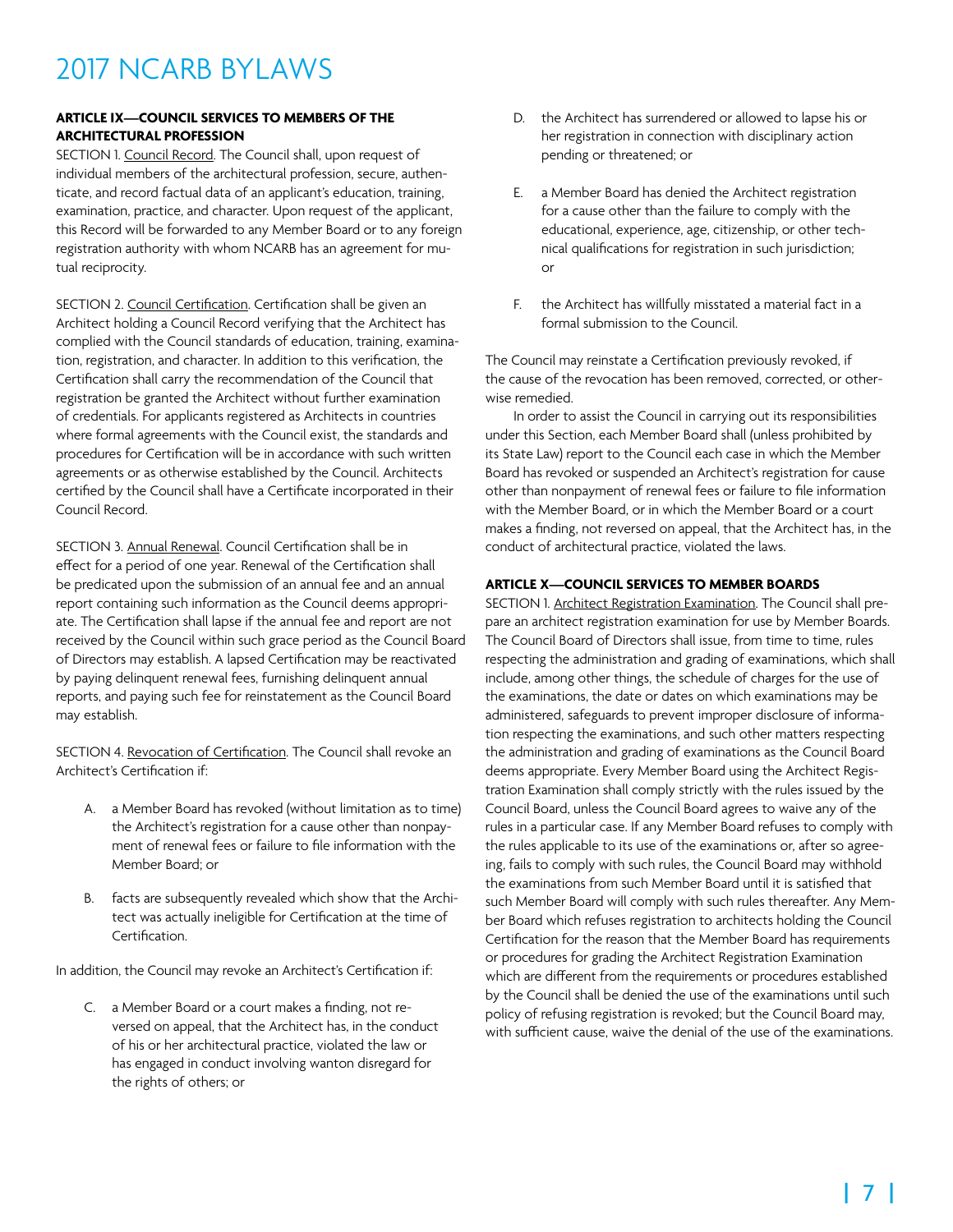SECTION 2. Forms and Documents. In order to ensure uniformity in the reporting of an applicant's education, experience, registration (if applicable), and other necessary supporting data for determining eligibility for examination, Council Certification, or reciprocal registration, the Council shall study and prepare forms, documents, and/or systems appropriate for use by both the Council and Member Boards.

SECTION 3. Research. The Council, through work of committees, shall engage in research pertinent to all matters relating to legal registration of architects.

SECTION 4. International Relations. The Council shall engage in the exploration and formulation of agreements with foreign countries to allow architects to practice in countries other than their own.

### **ARTICLE XI—FINANCES, FUNDS, ACCOUNTING, INVESTMENTS, AND RECORDS OF THE COUNCIL**

SECTION 1. Dues and Fees.

- A. Annual membership dues may be changed for any period after July 1, 2018, by resolution adopted at an Annual Meeting with implementation of any change to take place not less that three years after such resolution is adopted.
- B. Fees: The fees to be charged for services to members of the architectural profession shall be established, from time to time, by an affirmative vote of not less than two-thirds of the Council Board of Directors present and voting.

### SECTION 2. Operating Fund.

- A. Receipts: All membership dues and all fees and other revenues received from any of the activities of the Council shall be placed in the operating fund of the Council. The operating fund shall be administered by the Council's chief financial officer.
- B. General Budget: As soon as feasible following the Annual Meeting, the Council Board of Directors shall adopt a general budget which shall show the anticipated income and expenditures for the current year.
- C. Authority to Expend and Disburse Money: No Officer, Director, Committee, or employee of the Council shall have the right, authority, or power to expend any money of the Council, to incur any liability for and in its behalf, or to make any commitment which will or may be deemed to bind the Council in any expense or financial liability, unless such expenditure, liability, or commitment has been properly incorporated into the budget, and the Council Board of Directors has made an appropriation to pay the same.
- D. Fiscal Year: The Fiscal Year of the Council shall be from July 1 of one year to June 30 of the next succeeding year.

SECTION 3. Securities and Investments. In accordance with the Council Board of Directors policies and directions by the Board to the Chief Executive Officer, the Council's chief financial officer shall have charge of the investment of all funds of the Council not held in its operating fund. In accordance with such policies and such directions, such chief financial officer may sell, purchase, transfer, and convey securities and exercise all rights, by proxy or by participation, of the Council with respect to such securities, or may authorize such purchases, sales, transfers, conveyances, and the exercise of any or all of said rights.

SECTION 4. Liabilities of Officers, Directors, and Employees. No Officer, Director, or employee of the Council shall be personally liable for any decrease of the capital, surplus, income, balance, or reserve of any fund or account resulting from his or her acts performed in good faith and within the scope of his or her authority.

SECTION 5. Disclosure of Records. Upon written request made with reasonable specificity, a Member Board shall have the right to receive from the Council with reasonable promptness copies of any Council record it may reasonably request, but excluding (i) information barred from disclosure by an applicable statute; (ii) trade secrets; (iii) information disclosed to the Council in reliance upon its continued non-disclosure; (iv) information that, if released, would give an inappropriate advantage to a competitor or bidder with respect to a request for proposals issued or about to be issued by the Council; (v) personnel information, the disclosure of which would constitute an unwarranted invasion of personal privacy; (vi) attorney-client communications and attorney work-product materials; (vii) transcripts and personal information respecting Certificate applicants or holders without the permission of such applicant or holder; (viii) contents and results of examinations except to the extent disclosure is provided for in the contract between the Council and the Member Board together with data, methodologies, practices, plans, proposals, records of committee deliberations and other records relating to the content, administration, scoring or security of examinations; and (ix) information arising from investigatory cases. Any of the excluded records that the Council has already distributed publicly shall, notwithstanding the preceding sentence, be available to any Member Board. To the extent permitted by applicable law, Council records furnished to a Member Board shall not be distributed by the Member Board to outsiders. The Council may charge the Member Board only reasonable costs to comply with the request. Such charges shall be itemized by the Council in an invoice to the Member Board.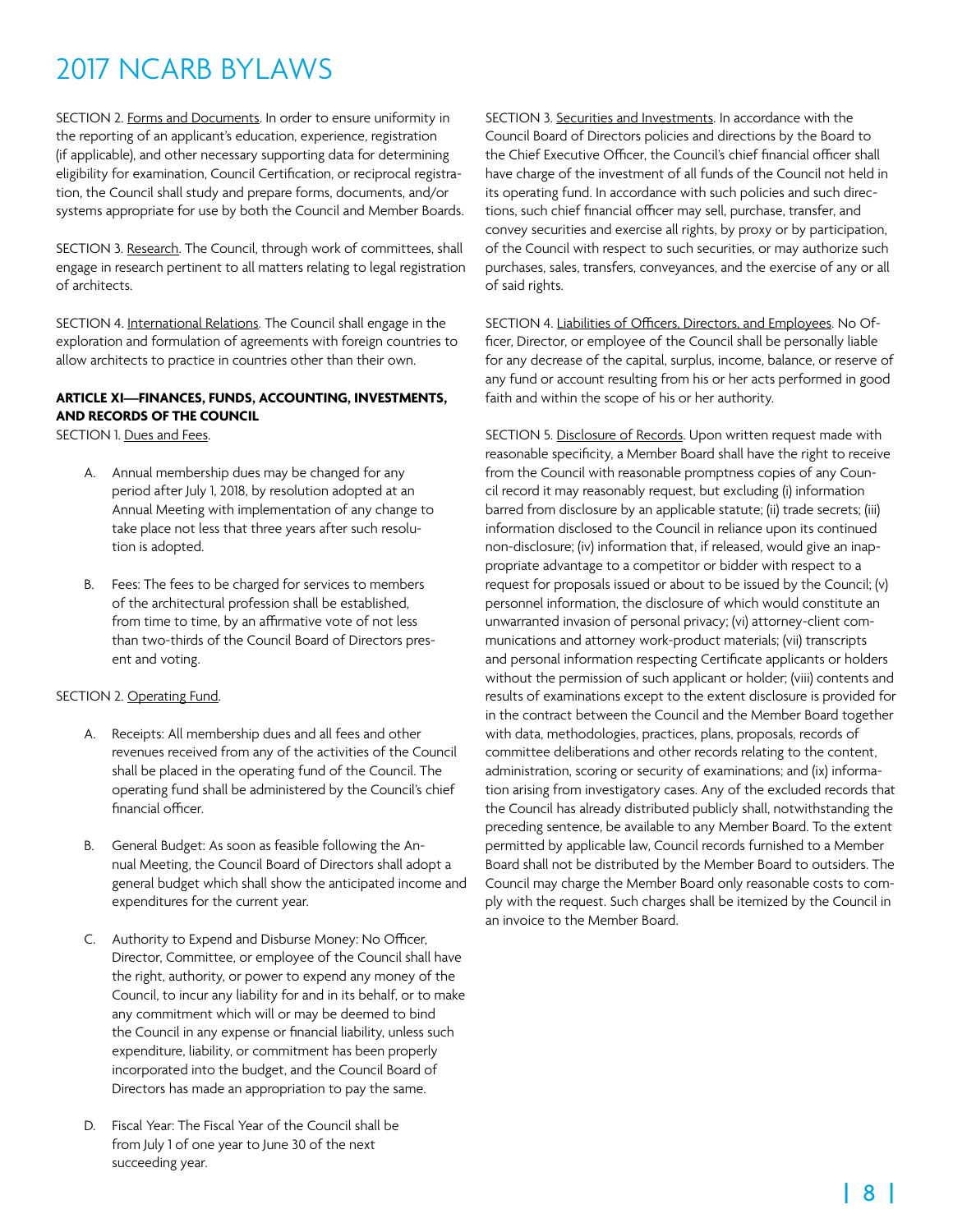### **ARTICLE XII—COMMITTEES**

SECTION 1. Authorization and Appointment of Committees. Committees may be established to perform services for the Council. Except as otherwise specifically provided, all Committees shall be appointed as provided in Article VIII, Section 8 of these Bylaws and shall be under the jurisdiction of the Council Board of Directors, reporting to it when directed. Except as otherwise specifically provided, the President/Chair of the Board shall select the Chair of all Committees.

The Council Board of Directors may delegate to any of the Officers the authority to supervise the work of any of the Committees. The President/Chair of the Board shall have the power to make appointments to any unfilled or vacant Committee membership.

The Council Board of Directors may at any time discontinue a Committee other than a standing Committee established in the Bylaws, or make any changes in a Committee's personnel without regard to the terms of appointment of the Committee members.

SECTION 2. Reports of Committees. Each Committee shall report in writing annually to the Council Board of Directors, at least 60 days prior to the date of the Annual Meeting and shall make interim reports to the Council Board of Directors as directed.

SECTION 3. General Procedure of Committees. Every Committee shall perform in accordance with these Bylaws and with the directions of the Council Board of Directors. With the approval of the Council Board of Directors, every Committee may call and hold meetings and meet with other organizations or their representatives.

SECTION 4. Terms of Committee Appointments. The terms of Committee appointments shall be for one fiscal year except as otherwise approved by the Council Board of Directors.

SECTION 5. Committees. The following Committees are hereby established and may from time to time make recommendations to the Council Board of Directors for consideration:

- A. Education Committee: The Committee shall assess and recommend updates to the Council Board of Directors with respect the Council's education and continuing education policies for use by Member Boards and the Council's relationship with the National Architectural Accrediting Board (NAAB).
- B. Experience Committee: The Committee shall assess and recommend updates to the Council Board of Directors with respect to the Architectural Experience Program for use by Member Boards.
- C. Examination Committee: The Committee shall assess and recommend updates to the Council Board of Directors with respect to the Architect Registration Examination (ARE) for use by Member Boards.
- D. Procedures and Documents Committee: The Committee shall review proposed resolutions, procedures, and documents for their impact on and consistency with Council policies and programs and make recommendations on such matters to the Council Board of Directors. The Committee shall assess the usefulness of special Council publications, and modify as appropriate.
- E. Professional Conduct Committee: The Committee shall oversee the development, application, assessment, and adjudication of Council policies and practices relating to the professional conduct of Record holders and others using Council services.
- F. Member Board Executives Committee: The Committee shall consider issues of concern to the jurisdictions and Member Board Executives. The Committee shall nominate a Member Board Executive Director to serve on the Council Board of Directors as provided in Article VII, Section 2.
- G. Regional Leadership Committee: The Committee shall discharge its responsibilities as described in Article V, Section 5, and consider issues of concern to the Regions. The membership of the Committee shall be the Chairs of each of the Regions, any person designated by the Region as the chief administrative officer of the Region, and the First Vice President/President Elect who shall serve as Chair of the Committee.
- H. Credentials Committee: The Committee shall examine and verify Annual Meeting delegate credentials, report to the membership on Annual Meeting attendance, and tabulate and report election results to the President/ Chair of the Board. Members of the Credentials Committee shall be sitting Member Board Members and/or Member Board Executives.
- I. Other: Committees, task forces, and work groups may be established from time to time by the President/ Chair of the Board with the approval of the Council Board of Directors.